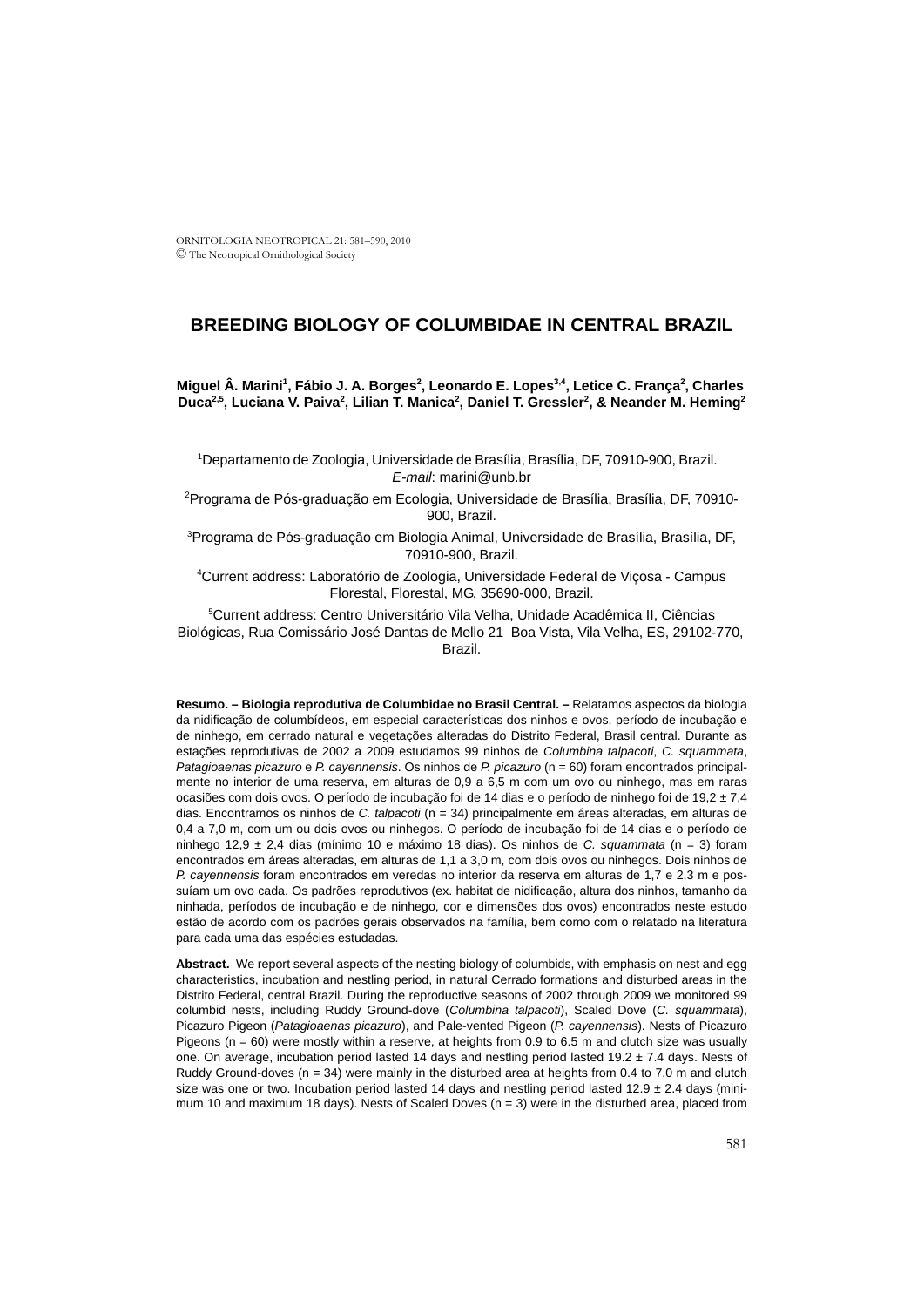1.1 to 3.0 m and had two eggs or nestlings. Nests of Pale-vented Pigeons (n = 2) were at heights of 1.7 and 2.3 m in a palm swamp in the reserve interior and clutch size was one. The breeding patterns (e.g. nesting habitats, nest height, clutch size, incubation and nestling periods, egg color and measurements) found in this study are in accordance with those of columbids in general and other studies done with species from Central and South America. *Accepted 22 November 2010.*

**Key words:** Columbidae, nests, eggs, reproduction, Cerrado, central Brazil.

## INTRODUCTION

Understanding bird reproduction biology is important to explain ecological, evolutionary, and behavioral patterns among species (Stutchbury & Morton 2001, 2008). Bird breeding studies also provide valuable data for conservation and management (Duca *et al.* 2009) or to avoid species invasion and pests (Bruggers *et al.* 1998). Detailed studies on avian reproductive biology exist only for a few Neotropical regions (Oniki & Willis 1983, Robinson *et al.* 2000, Auer *et al.* 2007). For many Brazilian bird species the only available information is the description of nests and eggs, most of them presented in old studies for which date or location are rarely mentioned (Euler 1900, Ihering 1900).

The Cerrado, a Neotropical biome restricted mostly to Brazil, is the largest tropical savanna in the world and the second largest vegetation province in South America (Ratter *et al.* 1997). It is classified as one of the most threatened biomes on Earth and considered a biodiversity hotspot (Myers *et al.* 2000, Silva & Bates 2002). Breeding biology of Cerrado birds is still scarce to date, despite some efforts have been made to study the reproductive biology of birds here (Alves & Cavalcanti 1990, Lopes & Marini 2005, Duca 2007, Carvalho *et al.* 2007, Gressler 2008, Marini *et al.* 2009a, b, Santos & Marini 2010).

The 308 known Columbidae species (Clements 2007) may be found from deserts to forests and many species are adapted to disturbed or man-made habitats (Baptista *et al.* 1997). In general, most columbids breed throughout the year or have an extended breeding season (e.g., Neff 1947, Murton 1958, Snow & Snow 1964, Baptista *et al.* 1997). Some species breed during all months of the year, but most of nesting attempts are concentrated over a few months (Baptista *et al.* 1997). In spite of their plasticity, some species have suffered from habitat loss, hunting, competition with invasive species and introduced predators (Baptista *et al.* 1997).

From the 50 species of doves native to South America, 22 are found in Brazil (Remsen *et al.* 2009). The 18 Columbidae species in the Cerrado (Silva 1995) inhabits forests, savannas and open fields (Sick 1997). Furthermore, many species associated to open fields and grasslands are benefited from deforestation, agriculture, and urbanization (Sick 1997). There is some brief information on columbid reproduction available in some publications in the Cerrado (Antas & Cavalcanti 1988). However, detailed studies describe only the Ruddy Ground-dove (Cintra & Cavalcanti 1997; Cintra 1998), in Distrito Federal, central Brazil, and Eared Doves (Bucher & Ranvaud 2006) in sugar cane plantations of São Paulo state, southeastern Brazil.

In spite of the Columbidae diversity in the Cerrado, their reproductive biology is poorly known. Here we describe aspects of the breeding biology, specifically characteristics of nests and eggs, incubation and nestling periods of four species breeding in the Cerrado of central Brazil.

## METHODS

*Study area*. We conducted this study at Estação Ecológica de Águas Emendadas (ESECAE,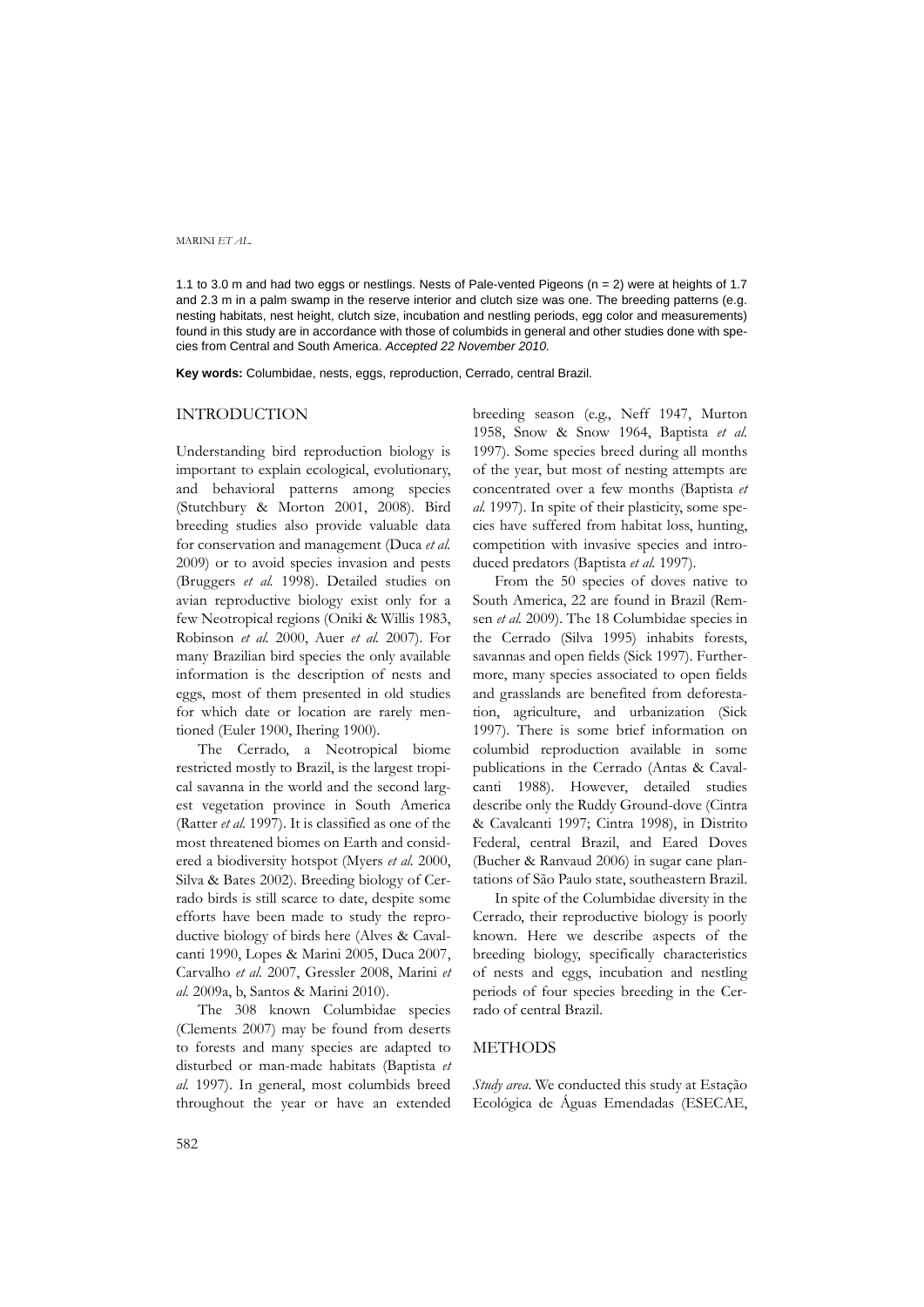10,500 ha), Distrito Federal, Brazil (15°29– 15°36S and 47º31–47°41W; 1040 m a.s.l.) and in an adjacent rural area (Jardim Morumbi) (15°30–15º31S and 47º37–47º39W). ESE-CAE has been protected since 1988, with few anthropogenic impacts, except for sporadic burns, invasion by exotic grasses, illegal hunting and domestic animals, especially feral dogs. ESECAE is in the Cerrado Biome and its vegetation is composed by three main savanna formations: *cerrado denso* (dense woodland with closed scrub and trees 5–8 m high), *cerrado típico* (woodland with closed scrub and scattered trees 3–6 m high), *cerrado ralo* (open scrubland with few trees). ESE-CAE is also composed by patches of *veredas* (*Mauritia flexuosa* palm swamps with a rich grass layer), *campo sujo* (grasslands with some shrubs), *campo limpo* (pure grasslands) and *mata de galeria* (gallery forest) (vegetation classification follows Ribeiro & Walter 1998). The surrounding area, called Jardim Morumbi, is a mosaic of 2 ha rural properties with different degrees of disturbance. Some are uninhabited and retain all vegetation, even though disturbed, others retain part of the vegetation and some were completely destroyed and have only pastures. There are several paved roads around the reserve and dirt roads and occasional houses in Jardim Morumbi (details in Borges & Marini 2010).

*Nest searches and monitoring.* We divided the searching in four areas: areas more than 1 km inside the reserve (reserve interior, 100 ha), areas less than 100 m from reserve edge (reserve edge, 20 ha), veredas (5 ha), and the surrounding rural areas (disturbed area, 300 ha). We searched for nests of all bird species, including Columbidae, from August to December 2002–2009 in the reserve interior, from September to December 2005 and 2009 in the reserve border, from August to December 2009 in the veredas and, from September to December 2006 in the disturbed area. We eventually searched for nests from March to June, however we did not search systematically. We usually found nests by inspecting potential nest sites, following adults and by chance.

We checked nests at 3–4 days intervals until they failed or nestlings fledged successfully. Laying, hatching and fledgling date were considered as the middle date between two consecutive nest check visits (Mayfield 1975). Because of checking intervals, the laying, hatching and fledgling date can vary up to two days less or more. This can cause a variation of up to four days on incubation and nestling periods estimates. This methodology gives better estimates as the number of nests increases. However, we were able to estimate these periods for only a few nests.

Considering that Columbidae females generally lay one egg per day during evening or night session on the nest (Skutch 1956, 1991) and begin incubation after laying the first egg (Haverschmidt 1953, Skutch 1956, Goodwin 1983, Cintra 1988), we estimated duration of incubation period by the number of days between the estimated dates of first egg laid and first egg hatched and the nestling period as the number of days from the estimated dates of first hatching to the first fledgling. We excluded data from nests that were already found with eggs or nestlings to estimate incubation or nestling period, respectively. We considered failed nests those with damaged nest contents, such as broken eggs shells or dead nestlings, or those in which eggs and nestlings disappeared before hatching or the minimum expected fledgling date, respectively. We considered a successful fledge when nestlings in advanced development condition (that is, with all body covered with feathers) in the previous nest check were absent from nests on the last monitoring date, and nests were intact or without signs of depredation. To estimate the expected fledgling date we used nestling plumage characteristics,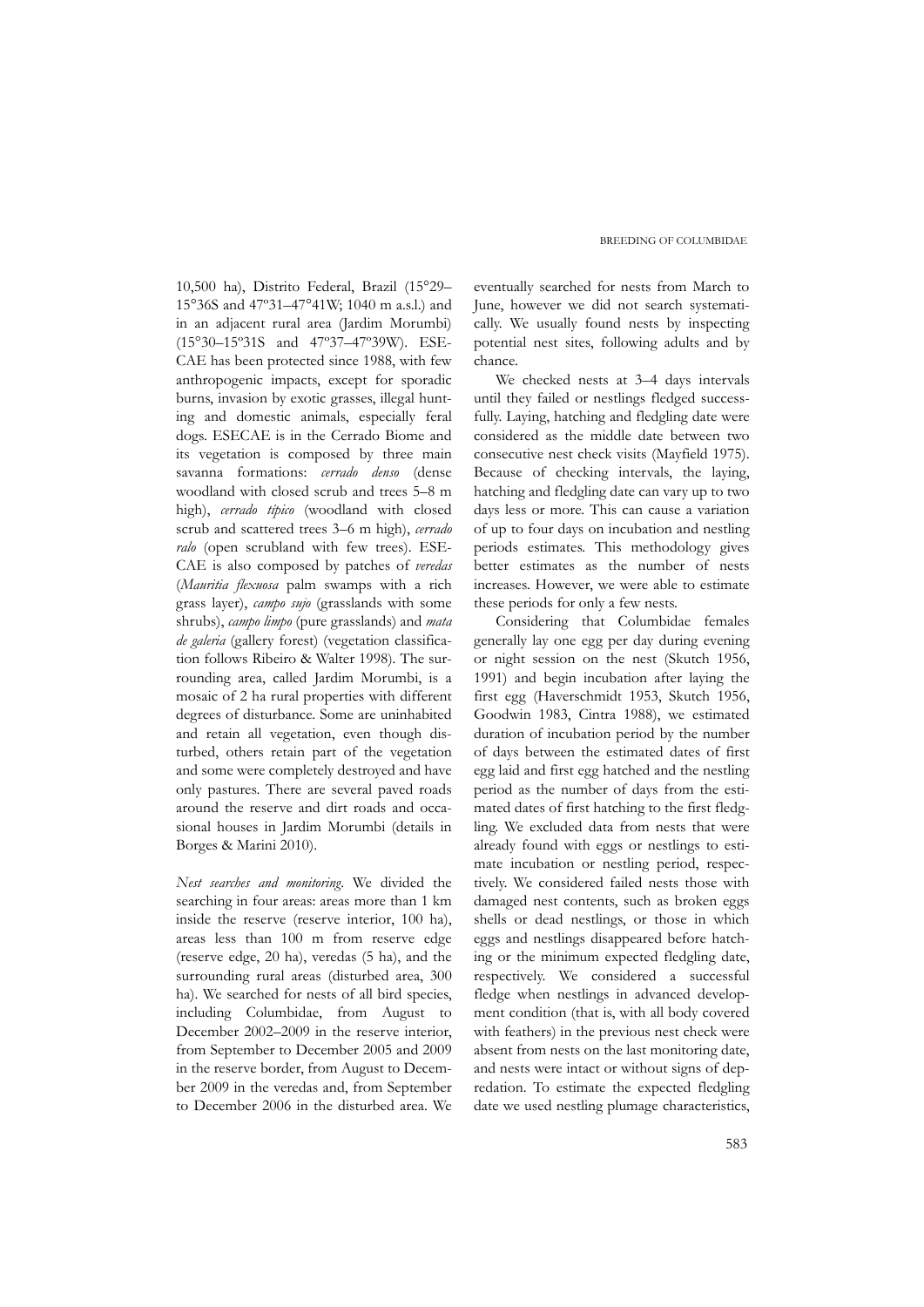such as presence and coverage proportion of feathers.

We weighted eggs, usually between day 1 and day 3 of the incubation period, using a spring scale (precision 0.1 g) and measured their length and width with calipers (precision 0.1 mm). We measured nest diameter after they became inactive and identified plant support species using a field guide (Silva Júnior 2005).

#### **RESULTS**

We found 99 nests of four species from 2002 to 2009. During the months under study, most active nests were in September ( $n = 47$ ). Most nests were of Picazuro Pigeons (*Patagioaenas picazuro*, n = 60) and Ruddy Grounddoves (*Columbina talpacoti*, n = 34). We also found three nests of Scaled Doves (*Columbina squammata*) and two nests of Pale-vented Pigeons (*Patagioaenas cayennensis*). Nest location and habitat for all species are presented on Table 1, nest height and clutch size on Table 2, nest fates on Table 3, and specific data about each species are presented as follows.

*Picazuro Pigeon*. Most active nests were found in September ( $n = 24$ ), but also in October (n  $= 12$ ), August (n = 8), November (n = 5), May  $(n = 3)$ , and one each in March and April. Nests were found in all monitored areas (Table 1) in the following plant species: *Stryphnodendron adstringens* (Fabaceae) (n = 6), *Qualea* sp*.* (Vochysiaceae) (n = 5), *Ouratea hexasperma* (Ochnaceae) (n = 3), and *Dimorphandra mollis* (Fabaceae)  $(n = 3)$ . Two nests were found in each plant species: *Davilla elliptica* (Dilleniaceae), *Dalbergia miscolobium* (Fabaceae), *Miconia polyandra* (Melastomataceae), and *Q. parviflora* (Vochysiaceae). Only one nest was found in each plant species: *Q. multiflora* (Vochysiaceae), *Q. grandiflora* (Vochysiaceae), *Sclerolobium paniculatum* (Fabaceae),

*Pterodon* sp. (Fabaceae), *Palicourea rigida* (Rubiaceae), *M. ferruginata* (Melastomataceae), *Miconia* sp., *Caryocar brasiliense* (Caryocaraceae), and *Annona crassiflora* (Annonaceae). Two nests were on dead trees. The external diameter of two nests was about 20 cm. Eggs were white and oval, short-oval or elliptical. Egg dimensions were  $39.2 \pm 2.7$  mm in length,  $27.1 \pm$ 1.7 mm in width ( $n = 6$ ), and weighed 1.6  $\pm$  $0.2$  g (n = 3). Incubation period was 14 days  $(n = 1)$  and nestling period 19.2  $\pm$  7.4 days (n  $= 2$ ).

*Ruddy Ground-dove*. Most active nests were found in September ( $n = 21$ ), but also in October ( $n = 11$ ) and November ( $n = 2$ ). Nests were on native  $(n = 8)$  and mostly on non-native ( $n = 12$ ) plant species like Mango trees (*Mangifera indica*, Anacardiaceae) (n = 5), Benjamin's Fig (*Ficus benjamina*, Moraceae) (n = 5), Jackfruit (*Artocarpus heterophyllus*, Moraceae) (n = 1), and Rangpur Lime (*Citrus limo* $nia$ , Rutaceae) ( $n = 1$ ). Eight nests were on native plant species like *Davilla elliptica* (Dilleniaceae) (n = 7) and *Qualea parviflora* (Vochysiaceae) ( $n = 1$ ). Eggs were white and oval or short-oval. Incubation period lasted 14 days  $(n = 1)$  and nestling period lasted 12.9  $\pm$  2.4 days (minimum  $= 10$  and maximum  $= 18$ ) (n  $= 8$ ).

*Scaled Dove*. We found three nests, one in September and two in October 2006. All nests were in the disturbed area (Table 1). Eggs were white and oval or short-oval.

*Pale-vented Pigeon*. We found two nests in October 2009. The only egg observed was white and short-oval.

## DISCUSSION

*Picazuro Pigeon*. This species had the majority of active nests from August to November and some nests from March to May. However,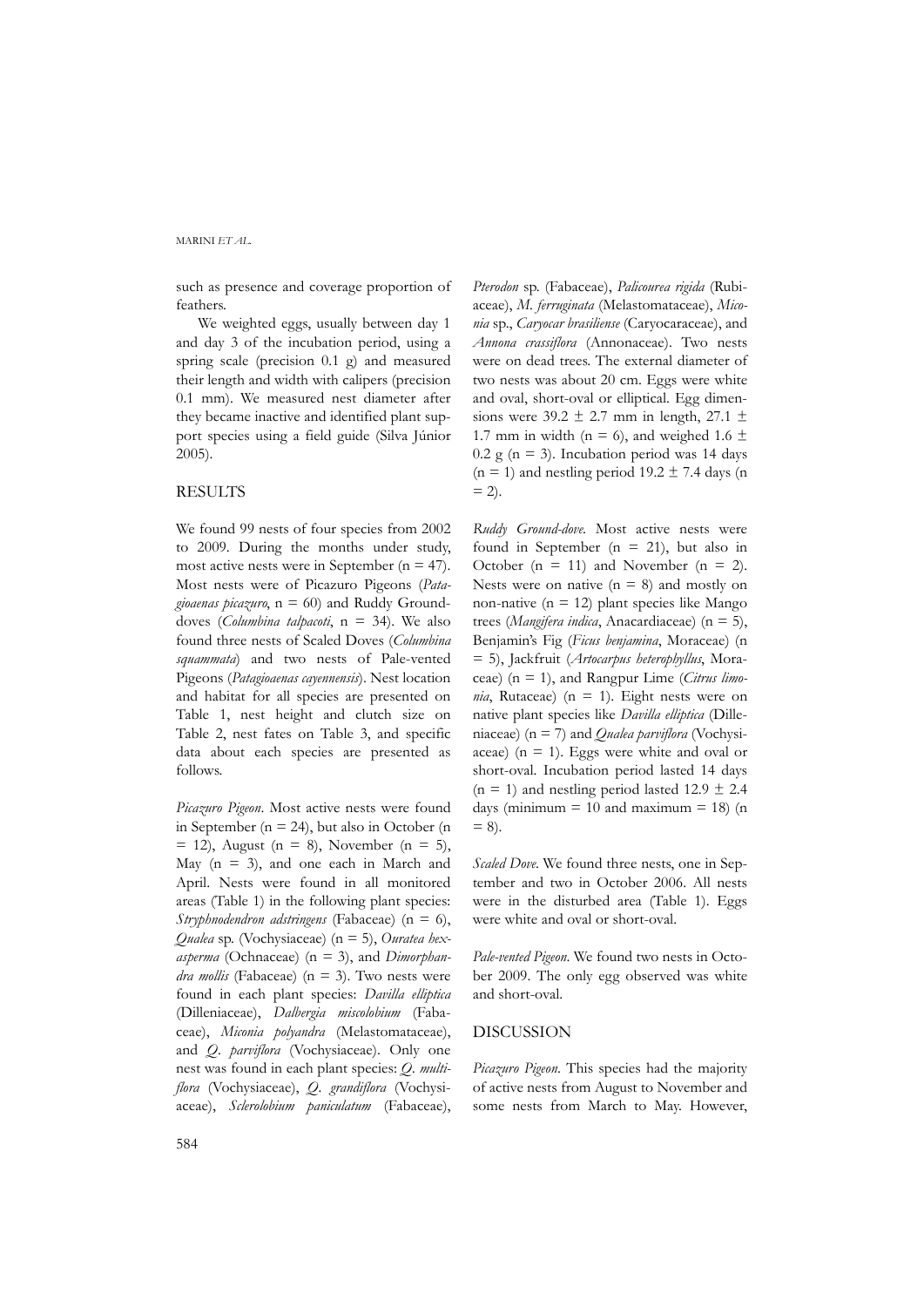| Species            |    | Location               |                                              | Habitat within ESECAE |  |        |
|--------------------|----|------------------------|----------------------------------------------|-----------------------|--|--------|
|                    |    | Disturbed Reserve edge | Reserve interior cerrado típico cerrado ralo |                       |  | vereda |
| Picazuro Pigeon    |    |                        | 52                                           | 48                    |  |        |
| Ruddy Ground-dove  | 24 | 10                     |                                              |                       |  |        |
| <b>Scaled Dove</b> |    |                        |                                              |                       |  |        |
| Pale-vented Pigeon |    |                        |                                              |                       |  |        |

TABLE 1. Location and habitat of columbid nests in the region of 'Estação Ecológica de Águas Emendadas', Distrito Federal, Brazil.

nests were also found in the Distrito Federal, near ESECAE, in June and July (Marini *et al.* unpubl.), indicating that this species reproduces in the region almost year-round. Picazuro Pigeons built the majority of nests within the reserve, occasionally on the edge of the reserve and in the disturbed area. This species is the most common columbid within the reserve, but can also be seen in urbanized areas of Distrito Federal (Marini *et al.* unpubl.). Nests ranged from 0.9 to 6.5 m high, similar to that previously reported (2 to 30 m) in Brazil (Oniki & Willis 2000) and Argentina (De la Peña 2005, Di Giacomo 2005). The external diameter of two nests was about 20 cm, within the range of other studies (17 to 30 cm) (De la Peña 2005).

Clutch size of the Picazuro Pigeon was usually one, but two nests had two eggs. This is apparently the first record of two eggs in Brazil, and contradicts the affirmation that this clutch size occurs only in the south (Oniki & Willis 2000). All other studies reported one egg or young per nest in Brazil (Ihering 1900, Wilson 1924, Carman 1971, Belton 1984, Oniki & Willis 2000). In Argentina some studies report clutch size of one (Wetmore 1926, De la Peña 1987, 2005, Di Giacomo 2005), but also casual nests with two eggs (Hudson 1920). The clutch size of some species varies geographically. Scaled pigeons, for example, lay one egg in Costa Rica but two eggs in Trinidad, at the same latitude (Skutch 1991).

Eggs of Picazuro Pigeon were smaller and lighter than reported in Argentina (De la Peña 2005, Di Giacomo 2005) that ranged from 40.2 to 43.7 mm in length, from 27.5 to 30.7 mm in width and weighed from 1.45 to 1.95 g. Incubation period lasted 14 days and was shorter than other reports in Argentina that range from 17 to 19 days (De la Peña 2005, Di Giacomo 2005). Nestling period of two nests lasted 14 and 24.5 days, although in Argentina the reports are from 18 to 22 days (De la Peña 2005, Di Giacomo 2005). The large variability we found was probably caused by the uncertainty regarding our methodology to estimate laying, hatching and fledgling dates or because of our small sample sizes.

*Ruddy Ground-dove*. All nests were in the disturbed area or on the edge of the reserve and no nest was found within the reserve, where this species was rarely seen (Marini *et al.* unpubl.). Nests of this species are built in low thicket, bushy field, pasture, plantation, dooryard or hedgerow (Skutch 1956). We found eight nests in native plant species and 12 in non-native plant species. Nests are usually built in trees, shrubs, herbs (Haverschmidt 1953, Skutch 1956, Di Giacomo 2005), and on the ground in Brazilian Cerrado (Cintra 1988). The Ruddy Ground-dove nests mainly in non-native plant species (Cintra 1988) probably because this species inhabits edge or disturbed areas for nesting. We found no nest of Ruddy Ground-doves in the reserve inte-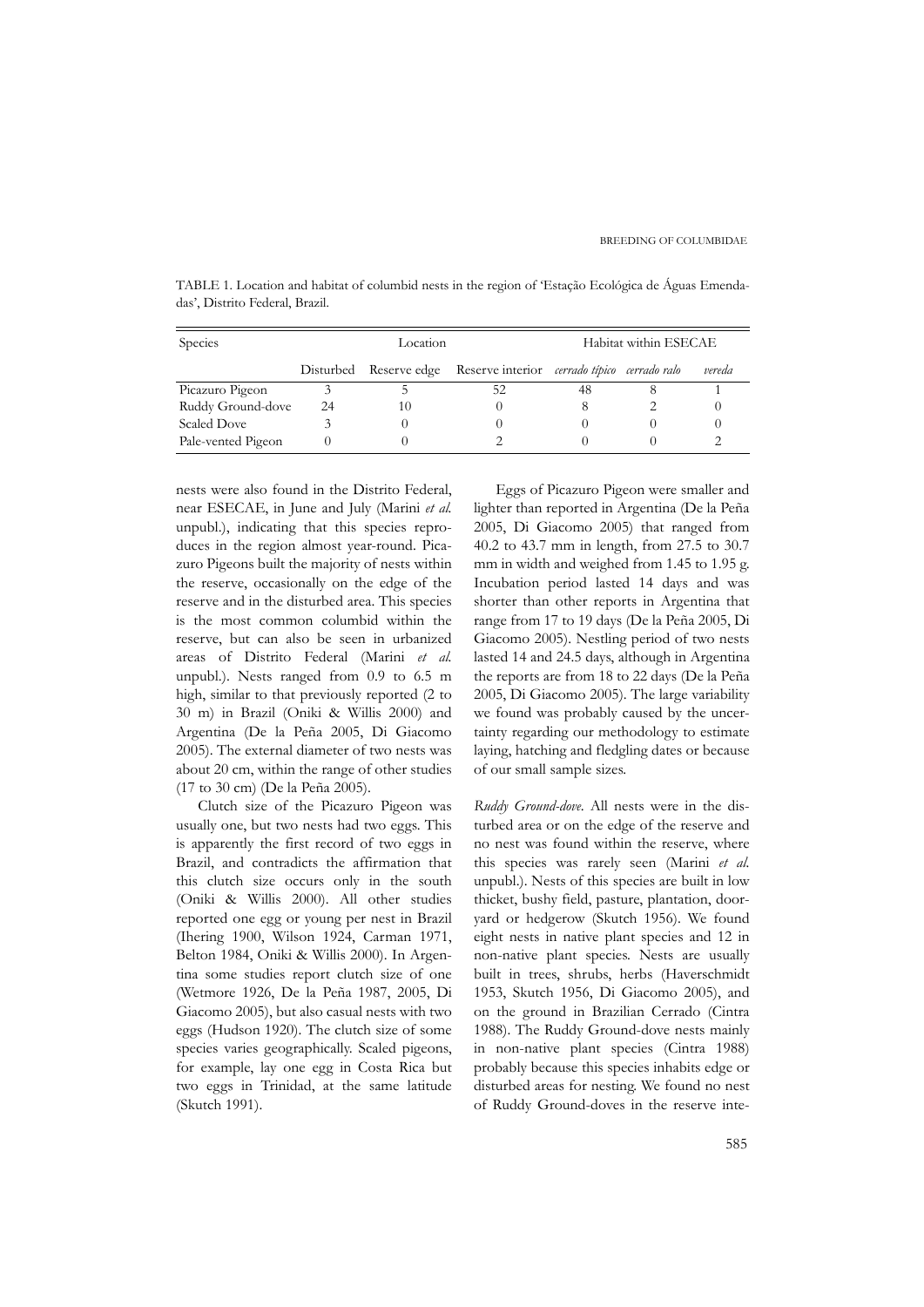| Species            | Nest heigth $(m)$         | Clutch size                               |  |
|--------------------|---------------------------|-------------------------------------------|--|
|                    |                           |                                           |  |
|                    | Median, Mean $\pm$ SD (n) | Mode (Clutch Size, n)                     |  |
| Picazuro Pigeon    | 2.3, 2.6 $\pm$ 1.2 (59)   | $1(1 \text{ egg}, 46; 2 \text{ eggs}, 2)$ |  |
| Ruddy Ground-dove  | 1.3, $1.7 \pm 1.4$ (34)   | $2(1 \text{ egg}, 2; 2 \text{ eggs}, 30)$ |  |
| <b>Scaled Dove</b> | 1.5, $1.9 \pm 1.0$ (3)    | $2(2 \text{ eggs}, 3)$                    |  |
| Pale-vented Pigeon | 2.0, 2.0 $\pm$ 0.4 (2)    | $1(1 \text{ egg}, 2)$                     |  |

TABLE 2. Nest height and clutch size of columbids in the region of 'Estação Ecológica de Águas Emendadas', Distrito Federal, Brazil.

rior after nine years of nest searching and over 2000 active nests monitored (Marini unpubl.). In ESECAE, 58.8% nests were depredated in contrast with 42% nests depredated on Fazenda Água Limpa, DF (Cintra 1988).

Nest height was the same as those reported in other studies in Brazilian Cerrado (Cintra 1988), Argentina (De la Peña 2005, Di Giacomo 2005), Panama (Wetmore 1968), and Surinam (Haverschmidt 1953) but we did not find nests on the ground as did Cintra (1988). Also, clutch size of one or two did not diverge from studies in Brazilian Cerrado (Cintra 1988), Argentina (De la Peña 2005, Di Giacomo 2005), Panama (Wetmore 1968), Surinam (Haverschmidt 1953), Trinidad and Tobago (Belcher & Smooker 1936), Colombia, Costa Rica, Guatemala, and Panama (Skutch 1956).

We estimated incubation period (14 days) of only one nest, a value within the range (11 to 14 days) of other studies (Haverschmidt 1953, Skutch 1956, Cintra 1988, Baptista *et al.* 1997). Nestling period lasted from 10 to 18 days, more variable than other studies. Other reports range from 9 to 15 days in Brazilian Cerrado (Cintra 1988), 11 to 12 days in Surinam (Haverschmidt 1953), 12 to 14 days in Colombia, Costa Rica, Guatemala, and Panama (Skutch 1956), but it usually lasts from 11 to 13 days (Baptista *et al.* 1997). As for the Picazuro Pigeon, this variability probably was caused by the methodology inaccuracy.

*Scaled Dove*. No nest was found within the reserve, only in the disturbed area. This species has never been registered within the reserve, but it is frequently seen in the disturbed area. Nests were at heights from 1.1 to 3.0 m, similar to other studies, but never on the ground (Baptista *et al.* 1997). However, in Venezuela nests were usually on the ground and occasionally in low trees and bushes (Cherrie 1916). Clutch size was two, similar to studies in Brazil (*Caatinga*) (Lamm 1948) and Venezuela (Cherrie 1916).

*Pale-vented Pigeon*. We found two nests in *vereda*, within the reserve. This species is occasionally seen in this vegetation type, but rarely in *cerrados*. Nests averaged  $2.0 \pm 0.4$  m high, similar to other studies which reported nests from 2 to 5 m (Cherrie 1916), 4.57 m (Belcher & Smooker 1936) and at heights of 1.06 m and 1.22 m (Skutch 1964). Clutch size was one, similar to other studies in Venezuela (Cherrie 1916), Trinidad and Tobago (Belcher & Smooker 1936), Guatemala (Skutch 1964), and Panama (Wetmore 1968).

## Columbidae breeding patterns

*Breeding season*. We were not able to determine the duration of the breeding season of these species (see Methods). In spite of some nests being found during the dry season, most of them were in September during the beginning of the rainy season. In Trinidad and Tobago, for example, nests of Ruddy Ground-doves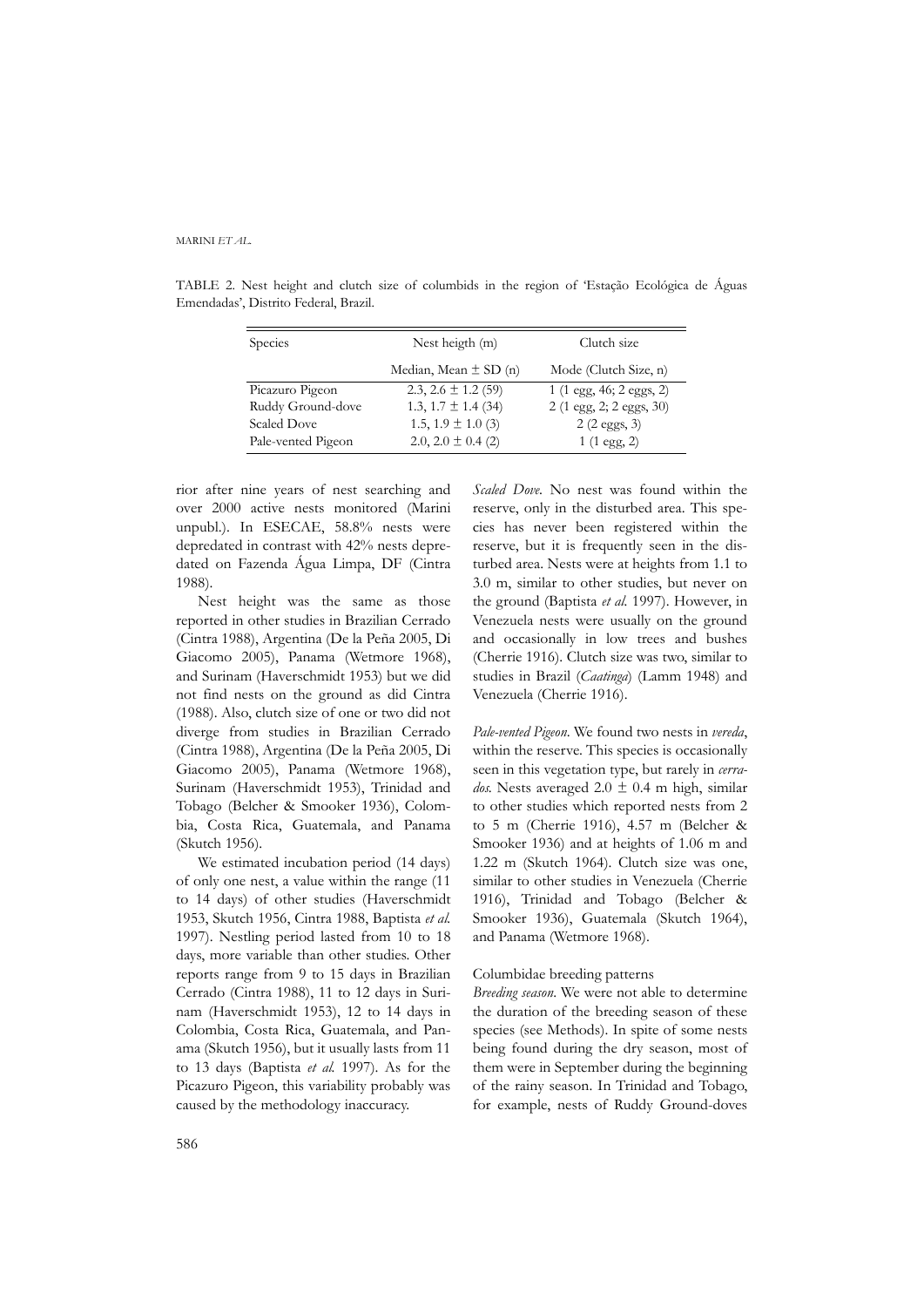TABLE 3. Fate of columbid nests in the region of 'Estação Ecológica de Águas Emendadas', Distrito Federal, Brazil.

| Species            | Nest fate      |    |  | Other nests                        |       | Total |
|--------------------|----------------|----|--|------------------------------------|-------|-------|
|                    | <b>Success</b> |    |  | Depredated Abandoned Not monitored | Empty |       |
| Picazuro Pigeon    | O              | 37 |  |                                    | 12    | 60    |
| Ruddy Ground-dove  | 14             | 19 |  |                                    |       | 34    |
| <b>Scaled Dove</b> |                |    |  |                                    |       |       |
| Pale-vented Pigeon |                |    |  |                                    |       |       |

may be found in any months of the year, but most frequently in May, June, and December (Belcher & Smooker 1936). It is known that many columbids have prolonged breeding seasons probably to compensate for their small broods (Skutch 1991). However, the few months in which breeding attempts are concentrated (Baptista *et al.* 1997) are probably related to the summer rainy season when seeds (Murton *et al.* 1974, Rivera-Milán 1996) or other food (Rivera-Milán *et al.* 2003) become abundant.

*Clutch size*. The small clutch size we found matches the pattern found worldwide, with pigeons and doves always laying one or two eggs (Goodwin 1983, Baptista *et al.* 1997). Sets of two eggs are more frequent for pigeons, but many species lay one egg and about half of the species of *Patagioaenas* appear regularly to incubate single eggs. Clutch size is partially determined by the energetic costs of raising the chicks and partially by diet quality (Baptista *et al.* 1997). The crop-milk phase seems to be the period that imposes the strongest physiological limit and probably sets an upper limit to clutch size for columbids (Murton *et al.* 1974, Westmoreland & Best 1987). Furthermore, species dependent entirely or almost entirely on fruit lay one egg, while seed-eating doves generally lay two eggs (Skutch 1991, Baptista *et al.* 1997). Both the Picazuro Pigeon and the Pale-vented Pigeon, which feed mainly on small fruits, berries,

buds, and young leaves (Goodwin 1983) but also on grains (Di Giacomo 2005), laid mostly one egg. On the other hand, the Ruddy Ground-dove and the Scaled Dove, which feed mainly on seeds and grains (Goodwin 1983, Baptista *et al.* 1997), laid two eggs.

*Egg color.* All eggs we found were white. Open cup nests usually have spotted eggs to minimize predation while white eggs are typical of birds that have less vulnerable nests, like holes or enclosed nests (Kilner 2006). In columbids, the eggs are generally immaculate white (Goodwin 1983, Skutch 1991). Buff or cream eggs are rare and laid only by some species (Goodwin 1983). This conspicuous egg pattern is related to shared incubation (male and female incubation) (Skutch 1991, Baptista *et al.* 1997). As both parents do not leave their eggs exposed for long periods, the constant incubation may have lead to the evolution of non-cryptic egg coloration (Westmoreland *et al.* 1986). Moreover, pigeons do not readily abandon their nests, they burst when the predator has found it and there is no utility of eggs protective coloration (Skutch 1991).

*Habitat and vegetation types*. There was an apparent selection of nesting habitats probably related to the habitat requirements of each species. Ruddy Ground-doves and Scaled Doves breed mostly in disturbed areas. The Ruddy Ground-dove is common in savannas, second growth forest with open areas, culti-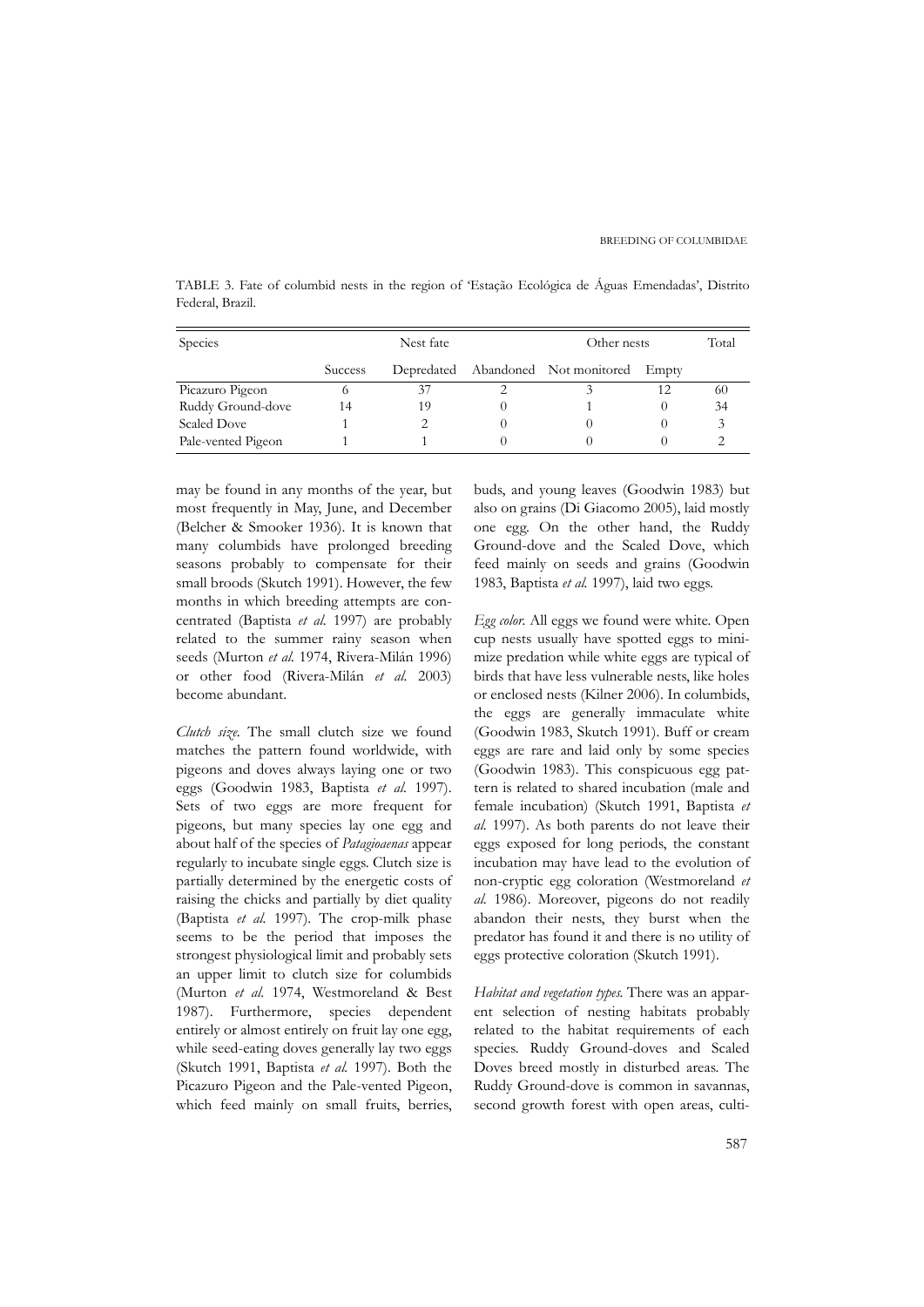vated lands, plantations, waste lands near human settlements, gardens, and sometimes in towns and suburbs (Goodwin 1983). In the same way, the Scaled Dove is common in disturbed areas, like cultivated areas, gardens and near human habitations (Goodwin 1983). There are Ruddy Ground-dove nest reports in bushy fields, pastures, plantations (Skutch 1956), trees (Muñoz *et al*. 2007, Vasconcelos & Vasconcelos 2007), or even in buildings in urbanized areas (Skutch 1956, Muñoz *et al*. 2007). On the other hand, Picazuro Pigeons and Pale-vented Pigeons breed mostly within the reserve. Both species inhabits open country with trees and savannas, but the Picazuro Pigeon also prefers woodland and may occur near human habitations and the Pale-vented Pigeon occur in open forest and in mangrove swamps (Goodwin 1983). The Picazuro Pigeon builds its nests in savannas (Antas & Cavalcanti 1988, Di Giacomo 2005), open places with trees or shrubs, near roadsides (Di Giacomo 2005), and in urbanized areas with occasional trees and shrubs (Oniki & Willis 2000). The Pale-vented Pigeon nests in and around *veredas*, in moriche palms, tangled thickets, scrub oaks scattered over savannas (Cherrie 1916), *cerradões* (Antas & Cavalcanti 1988), and low shrubs in pastures (Skutch 1964).

The species seemed to not distinguish from native and non native plant species for nest placement. In general, nest placement is related partly to habitat and partially to the preferred suitable sites (Baptista *et al.* 1997), while the height of the nest and the plant species utilized for nesting is of secondary importance (Murton 1958). The breeding requirements of all species seem to follow their habitat preferences. Altogether, these species occupy disturbed and non-disturbed habitats and a wide range of vegetation types.

We described the reproductive biology of four of the nine Columbidae species that occur in ESECAE (Bagno 1998). The breed-

ing patterns (e.g. nesting habitats, nest height, clutch size, incubation and nestling periods, egg color and measurements) found in this study are in accordance with breeding patterns of columbids in general and other studies done with these species over Central and South America.

## ACKNOWLEDGMENTS

We would like to thank the administrators of ESECAE (GDF-DF) and PNB (IBAMA) and the property owners of "Jardim Morumbi" for allowing the study in their properties. This study was partially funded by research grants from CNPq, FAP-DF, Pós-graduação em Ecologia e Pós-graduação em Biologia Animal (UnB), FINATEC, FUNPE, and Neotropical Grassland Conservancy. Several authors held scholarships from CAPES or CNPq, and MÂM held a researcher fellowship from CNPq.

## REFERENCES

- Alves, M. A. S., & R. B. Cavalcanti. 1990. Ninhos, ovos e crescimento de filhotes de *Neothraupis fasciata*. Ararajuba 1: 91–94.
- Antas, P. T., & R. B. Cavalcanti. 1988. Aves comuns do Planalto Central. Editora Universidade de Brasília, Brasília, Brazil.
- Auer, S. K., R. Bassar, J. Fontaine, & T. Martin. 2007. Breeding biology of passerines in a subtropical montane forest in northwestern Argentina. Condor 109: 321–333.
- Bagno, M. A. 1998. As aves da Estação Ecológica de Águas Emendadas. Pp. 22–33 *in* Marinho-Filho, J., F. Rodrigues, & M. Guimarães (eds). Vertebrados da Estação Ecológica de Águas Emendadas – História Natural e Ecologia em um Fragmento de Cerrado do Brasil Central. SEMATEC, IEMA, IBAMA, Brasília, Brazil.
- Baptista, L. F., P. W. Trail, & H. M. Horblit. 1997. Family Columbidae (doves and pigeons). Pp. 60–231 *in* del Hoyo, J., A. Elliott, & J. Sargatal (eds). 1997. Handbook of the birds of the world. Vol. 4: Sandgrouse to cuckoos. Lynx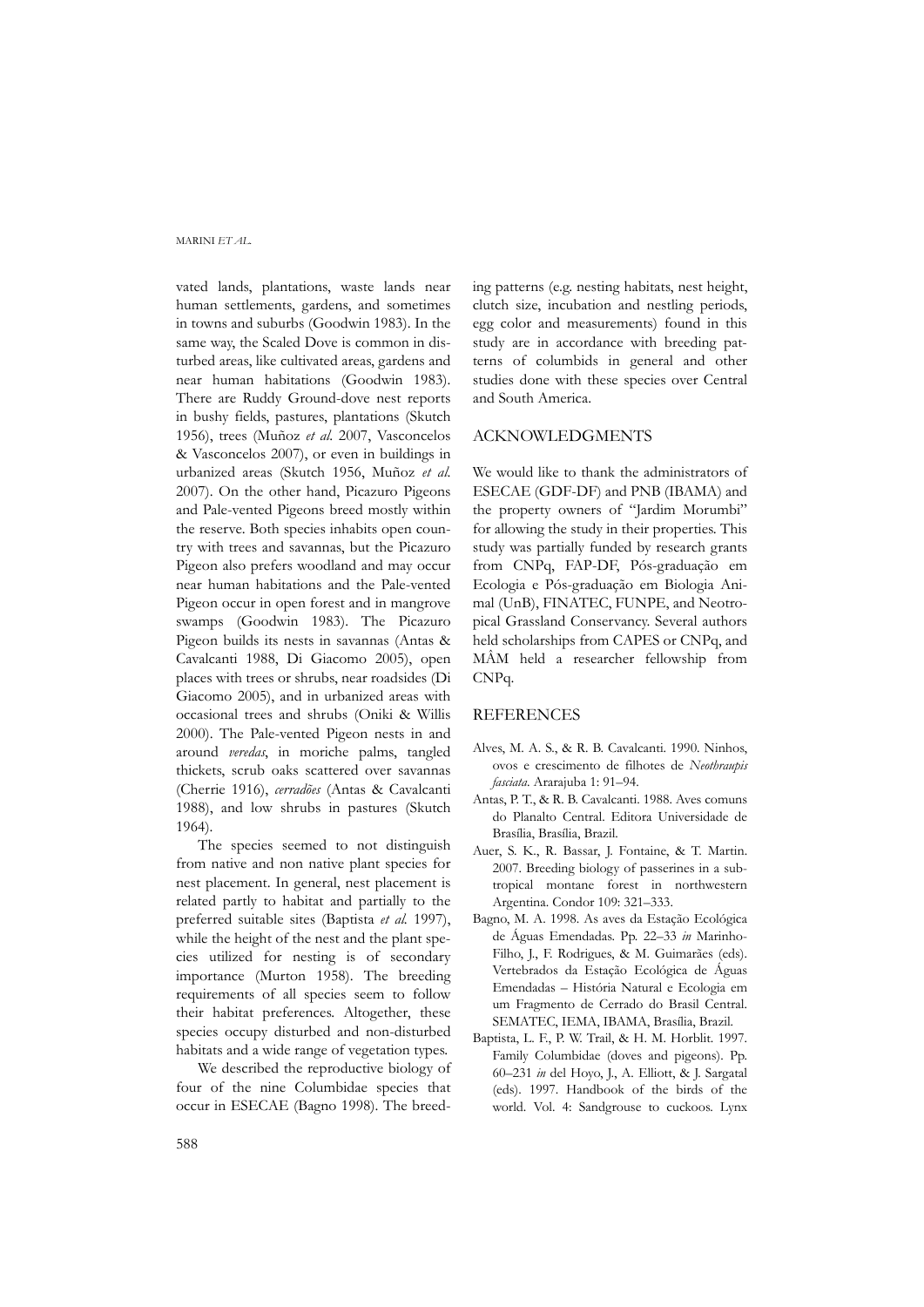Edicions, Barcelona, Spain.

- Belcher, S. C., & G. D. Smooker. 1936. Birds of the colony of Trinidad and Tobago. Ibis 78: 1–35.
- Belton, W. 1984. Birds of Rio Grande do Sul, Brazil. Part 1. Rheidae through Furnariidae. Bull. Am. Mus. Nat. Hist. 178: 371–631.
- Borges, F. J. A., & M. Â. Marini. 2010. Birds nesting survival in disturbed and protected Neotropical savannas. Biodivers. Conserv. 19: 223–236.
- Bucher, E. H., & R. D. Ranvaud. 2006. Eared Dove outbreaks in South America: patterns and characteristics. Acta Zool. Sinica 52: 564–567.
- Bruggers, R. L., E. Rodriguez, & M. E. Zaccagnini. 1998. Planning for bird pest problem resolution: a case study. Int. Biodeterior. Biodegrad. 42: 173–184.
- Carman, R. L. 1971. En torno de la Paloma Picazuro y su postura. Hornero 11: 126–127.
- Carvalho, C., R. Macedo, & J. Graves. 2007. Reproduction of Blue–black Grassquits in central Brazil. Braz. J. Biol. 67: 275–281.
- Cherrie, G. K. 1916. A contribution to the ornithology of the Orinoco region. Brooklyn Inst. Arts Sci. Mus. Bull. 2: 133–374.
- Cintra, R. 1988. Reproductive ecology of the Ruddy Ground–dove on the Central Plateau of Brazil. Wilson Bull. 100: 443–457.
- Cintra, R., & R. B. Cavalcanti. 1997. Intrapopulational variation in growth rates of nestlings of Ruddy Ground–doves in Brazil. Braz. J. Ecol. 1: 10–14.
- Clements, J. F. 2007. The Clements checklist of the birds of the world*.* Cornell Univ. Press, New York, USA.
- De la Peña, M. R. 1987. Nidos y huevos de las aves argentinas. Edited by the author, Santa Fé, Argentina.
- De la Peña, M. R. 2005. Reproducción de las aves argentinas (con descripción de pichones). LOLA, Buenos Aires, Argentina.
- Di Giacomo, A. G. 2005. Aves de la Reserva El Bagual. Pp. 201–465 *in* Di Giacomo, A. G., & S. F. Krapovickas (eds). Historia natural y paisaje de la Reserva El Bagual, Provincia de Formosa, Argentina. Inventario de la fauna de vertebrados y de la flora vascular de un área protegida del Chaco Húmedo. Temas de Naturaleza y Conservación 4. Aves Argentinas/Asociación Ornitológica del Plata, Buenos Aires, Argen-

tina.

- Duca, C. 2007. Biologia e conservação de *Neothraupis fasciata* (Aves: Thraupidae) no cerrado do Brasil Central. Ph.D. thesis, Univ. de Brasília, Brasília, Brazil.
- Duca, C., H. Yokomizo, M. Â. Marini, & H. P. Possingham. 2009. Cost-efficient conservation for the white-banded tanager (*Neothraupis fasciata*) in the Cerrado, central Brazil. Biol. Conserv. 142: 563–574.
- Euler, C. 1900. Descrição dos ninhos de aves do Brasil. Rev. Mus. Paulista 4: 9–148.
- Goodwin, D. 1983. Pigeons and doves of the world. Cornell Univ. Press, Ithaca, New York.
- Gressler, D. T. 2008. Biologia e sucesso reprodutivo de *Sicalis citrina* Pelzeln, 1870 (Aves: Emberizidae) no Distrito Federal. M.Sc. thesis., Univ. of Brasília, Brasília, Brazil.
- Haverschmidt, F. 1953. Notes on the life history of *Columbigallina talpacoti* in Surinam. Condor 55: 21–25.
- Hudson, W. H. 1920. Birds of La Plata. JM Dent & Sons Ltd., London, UK.
- Ihering, H. 1900. Catálogo crítico-comparativo dos ninhos e ovos das aves do Brasil. Rev. Mus. Paulista 4: 191–300.
- Kilner, R. M. 2006. The evolution of egg colour and patterning in birds. Biol. Rev. 81: 383–406.
- Lamm, D. W. 1948. Notes on the birds of the states of Pernambuco and Paraiba, Brazil. Auk 65: 261–283.
- Lopes, L. E., & M. Â. Marini. 2005. Biologia reprodutiva de *Suiriri affinis* e *S. islerorum* (Aves: Tyrannidae) no cerrado do Brasil central. Pap. Avul. Zool. 45: 127–141.
- Marini, M. Â., N. Sousa, F. Borges, & M. Silveira. 2009a. Biologia reprodutiva de *Elaenia cristata* (Aves: Tyrannidae) em cerrado do Brasil Central. Neotrop. Biol. Conserv. 4: 3–12.
- Marini, M. Â., Y. Lobo, L. E. Lopes, L. F. França, & L. V. D. Paiva. 2009b. Biologia reprodutiva de *Tyrannus savana* (Aves, Tyrannidae) em cerrado do Brasil Central. Biota Neotrop. 9, doi:10.1590/S1676–06032009000100007.
- Mayfield, H. F. 1975. Suggestions for calculating nest success. Wilson Bull. 87: 456–466.
- MMA. 1999. First national report for the Convention on Biological Diversity. Secretaria de Biodiversidade e Florestas, Ministério do Meio